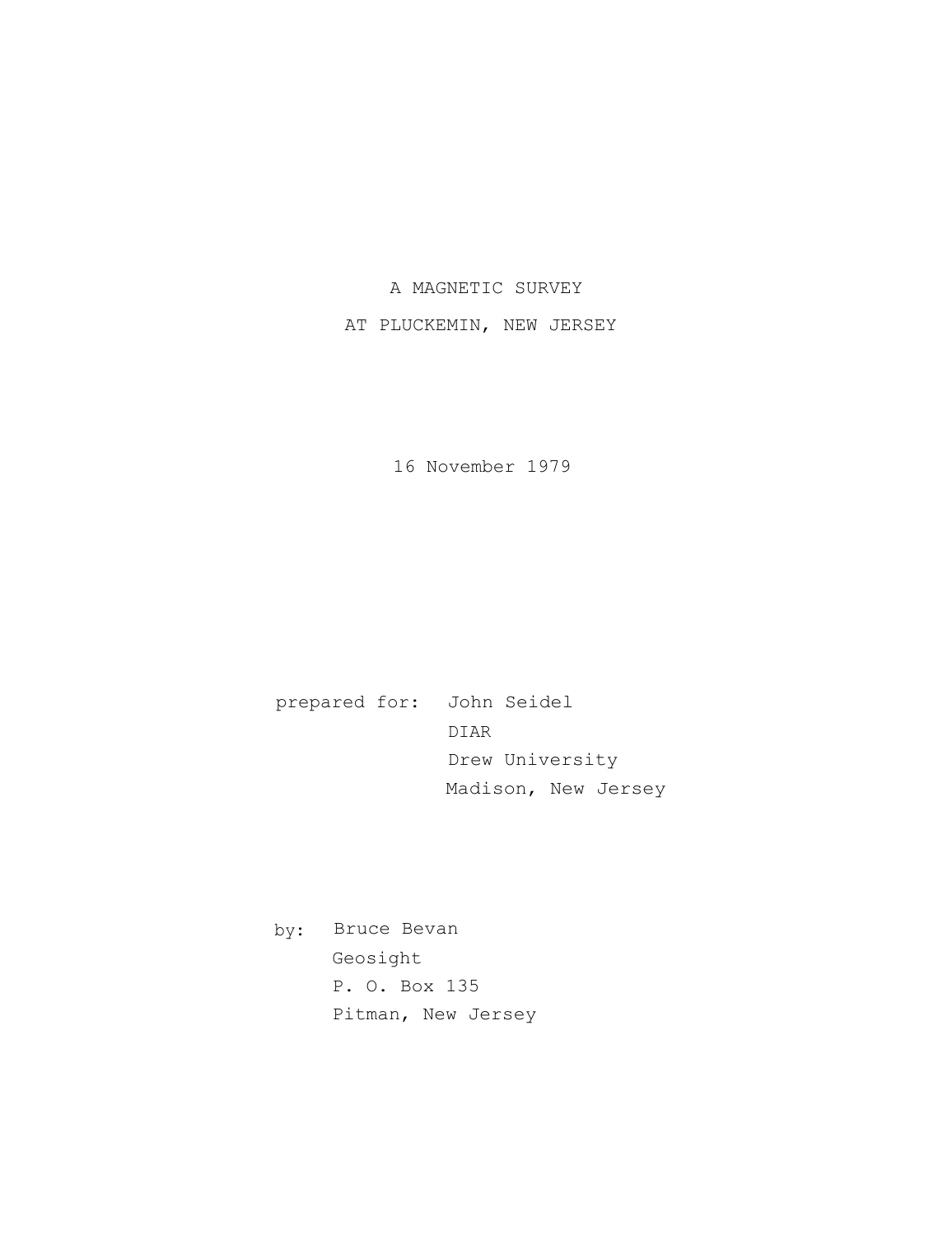## A MAGNETIC SURVEY AT PLUCKEMIN, NEW JERSEY

A magnetic survey was made at Pluckemin, New Jersey on November 6, 1979. About 15 significant magnetic anomalies were located. While the locations of these anomalies are well-defined, they cannot yet be classified as either cultural or geological; however, test excavation of a sample would allow extrapolation to similar anomalies.

The site, in Somerset County of northern New Jersey , was evidentally a military camp during the Revolutionary War; it was a combination of a training site, forge, and artillary park. A large E-shaped structure is indicated to have been on the site. The magnetic survey gave no unambiguous clues to the location of any of the three arms of this building, although it is felt that the survey areas should have intersected it.

The area of the surveys is illustrated in Figure 1. While most of the time was spent with narrow exploratory grids, grid #1 covered a wider area and revealed an intense anomaly centered at S14E8. The average magnetic field in this grid was 56,000 nanoteslas, abbreviated nT. Over this anomaly, the magnetic field increased over 24, to 57,443 nT. From measurements on the granitic rock on the site, see Figure 2, it is suspected that buried stone rubble from building foundations would result in a magnetic anomaly much smaller, about 6o nT rather than 1400 nT. Therefore, it is suspected that this anomaly results from either buried iron-containing slag or a vein with magnetite in it. It is unfortunately not possible to distinguish these two, as Figure 3 indicates, although additional magnetic measurements might help.

A summary plot of the locations of the important anomalies is given in Figure 4. The intense magnetic anomaly, a, is seen to be associated with a magnetic gradient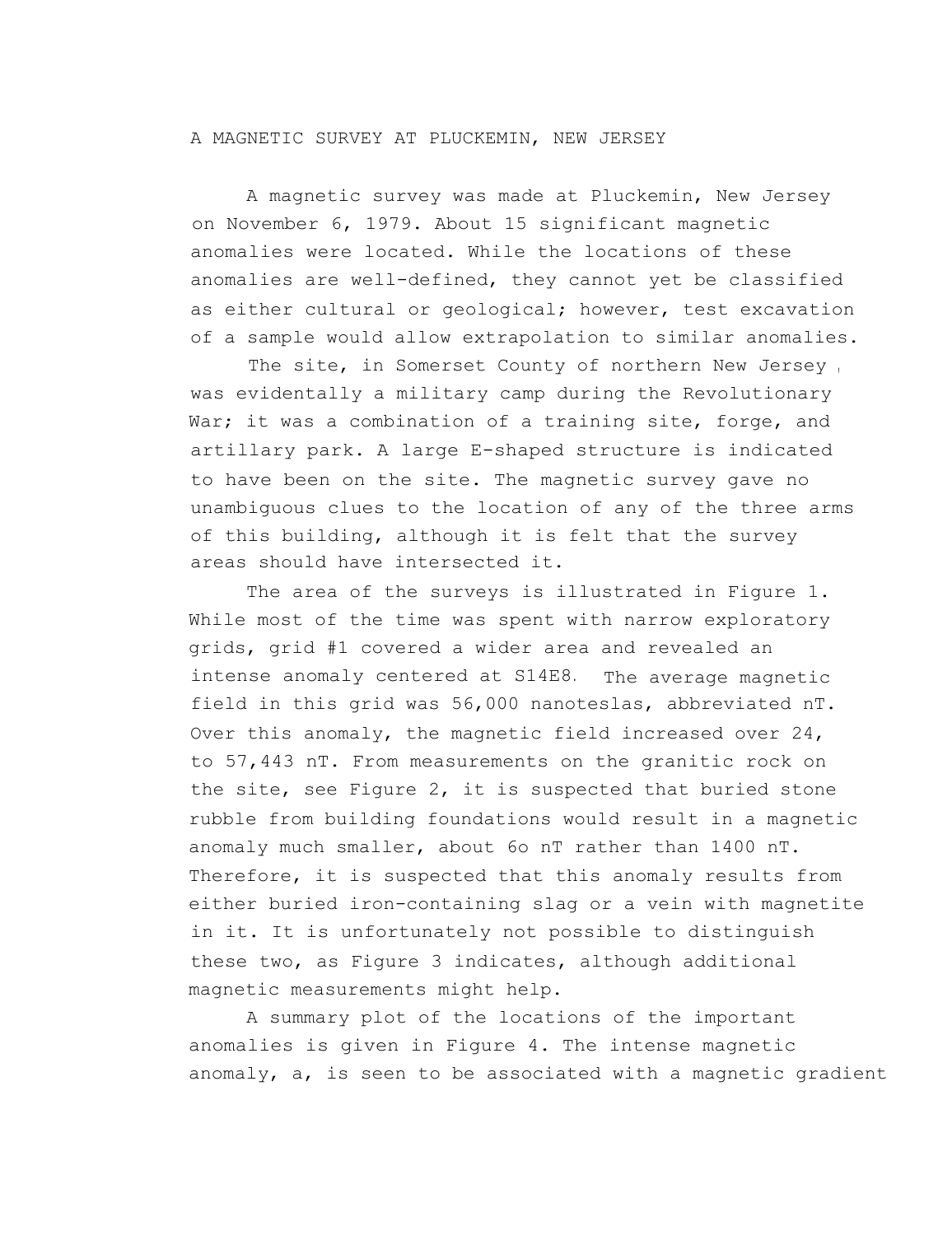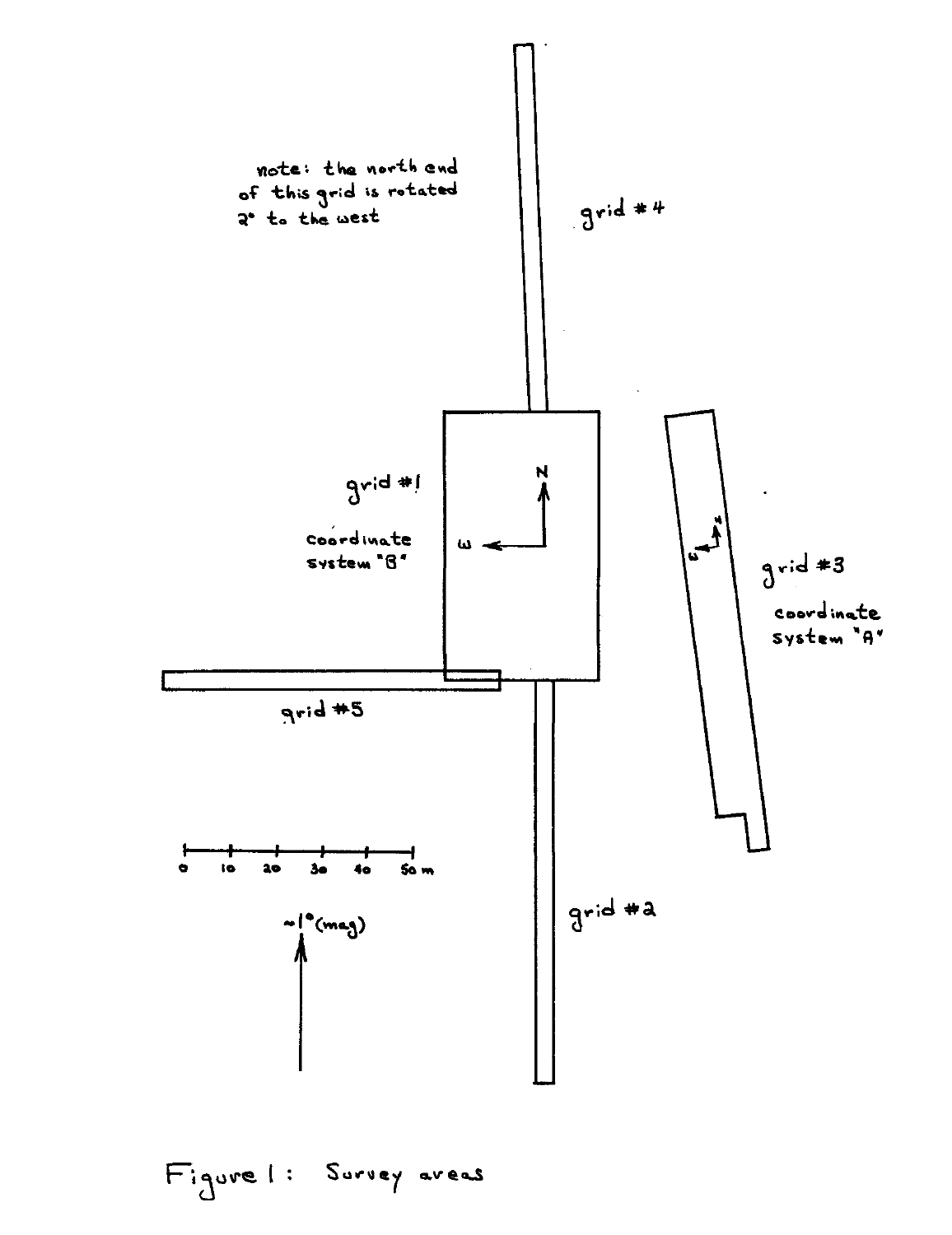Measurements on a rock sample from the site

V = volume = 50a cm<sup>3</sup>  
\n**Max. dimension = 1.6**  
\n**m = mass = 1.51 kg**  
\n
$$
\rho = density = \frac{m}{V} = 3.01 g cm^{-3}
$$
\nD = distance from sample to sensor (center-center) s 15 cm  
\nHas = background reading (no sample) = 55,870 nT  
\nrotating sample for extreme readings,  
\nH<sub>h</sub> = magnetic high = 55,811 nT  
\nH<sub>L</sub> = magnetic long = 55,871 nT  
\nby the method of S. Breiner (Applications Manual for Particle  
\nMagnetometers, GeoNetrics, 1973)  
\nH<sub>V</sub> = anomaly due to magnetic induction =  $\frac{H_H + H_L}{a} = 17 nT$   
\nH<sub>i</sub> = anomaly due to magnetic induction =  $\frac{H_H + H_L}{a} = H_{66} = 34 nT$   
\nneglecting remanent components,  
\nM<sub>V</sub> = magnetic moment on a volume basis =  $\frac{H_1 D^3}{V} = 161 nT$   
\n $k =$  susceptibility =  $\frac{H_0}{H_{66}} = 3.9 (0^{-3})$   
\nthis value is typical of a rock containing ~ 1% magnetic of a m<sup>3</sup> and

assume a buried pile of rock rubble having a volume of d m' and  
at a distance of d m from the sensor; its anomaly is  

$$
H = \frac{M_v V}{D^2} = 40 nT
$$

in general, it is reasonable that rubble from stone foundations could cause anomalies in the range 20 to 160 MT.

Figure 2: Estimation of anomaly amplitude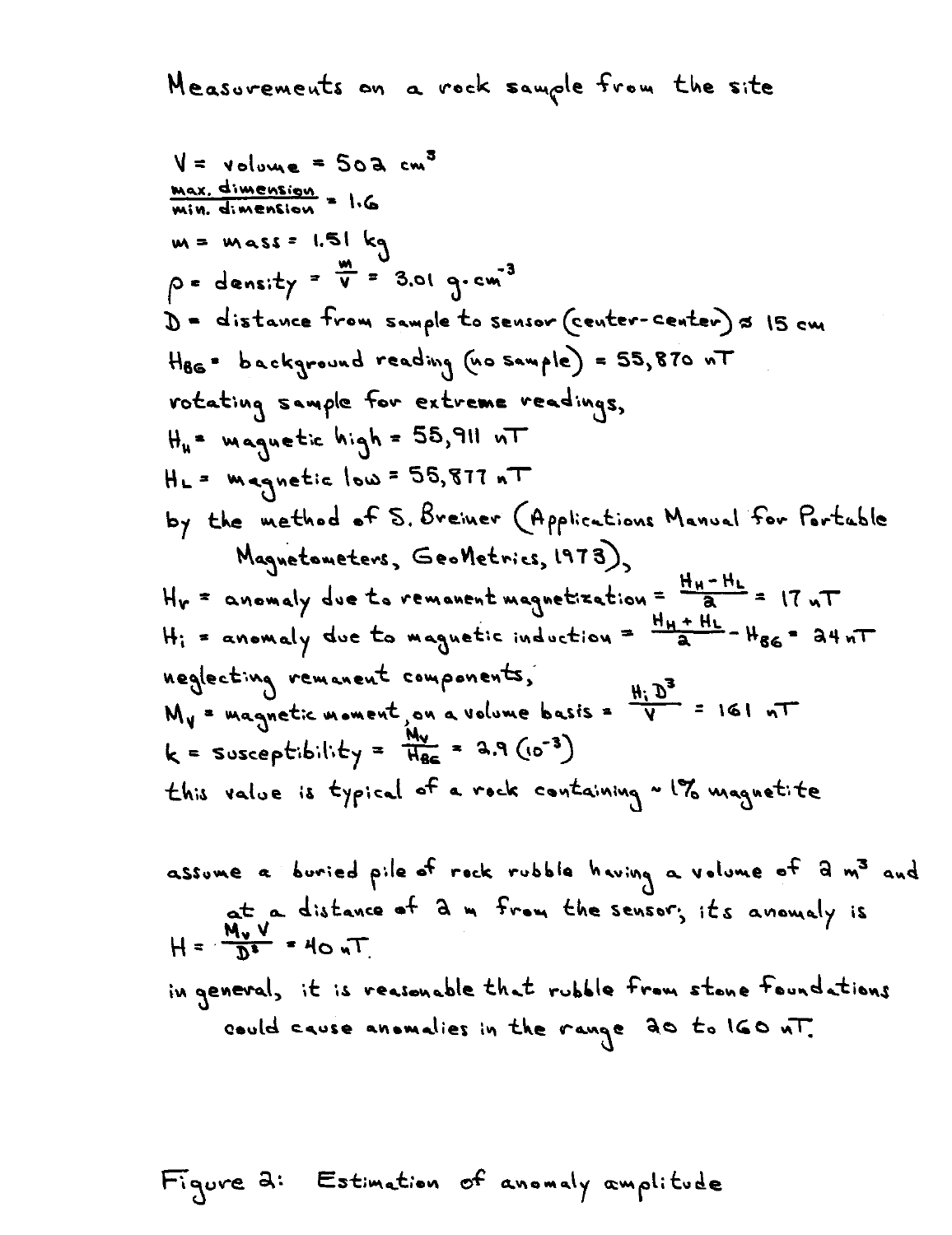

narrow, deep, rod-like

probably archaeological (building rubble)

probably geological (fissure vein)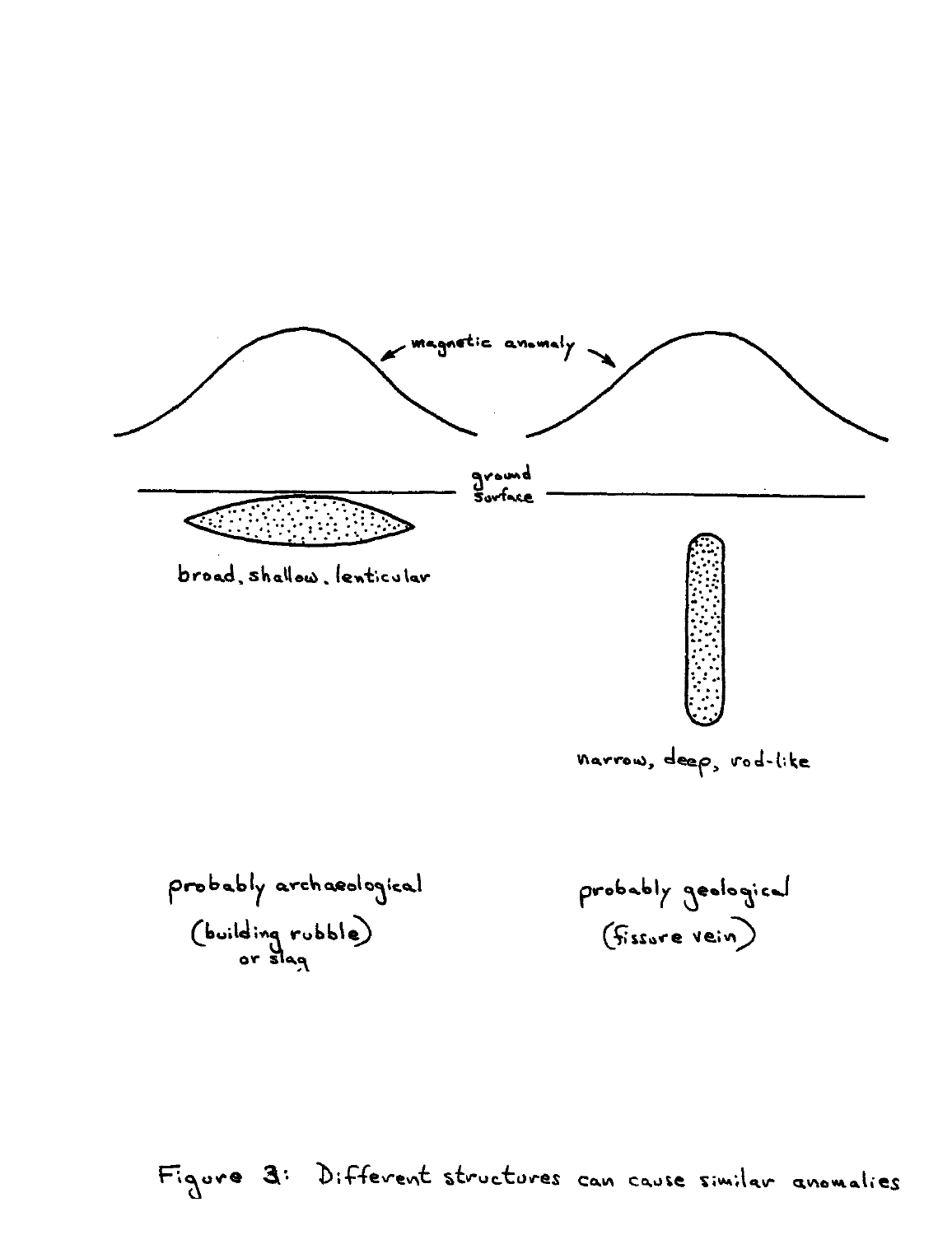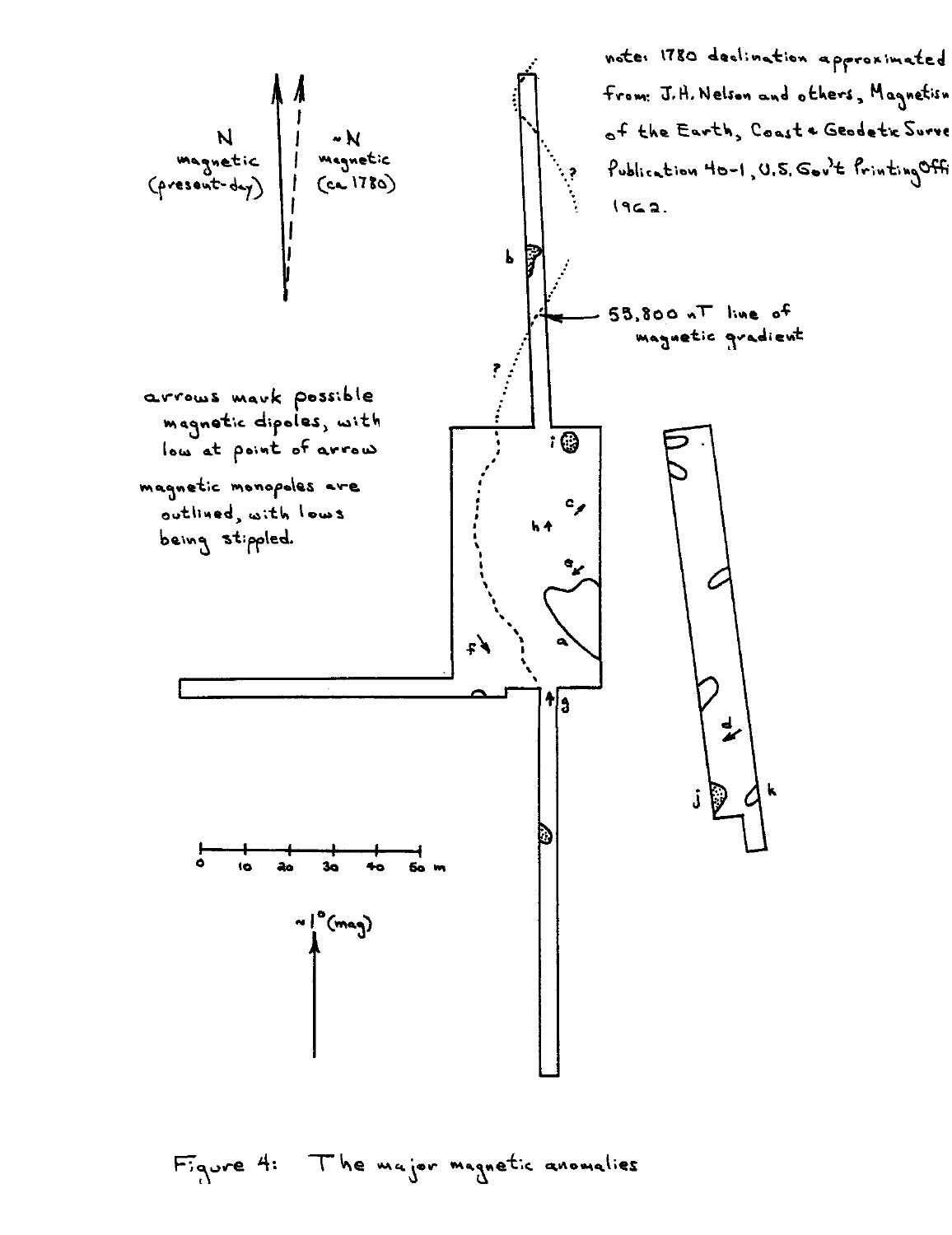which evidentally extends into grid #4. It is possible that anomaly a is related to anomaly b and possibly even anomalies  $\frac{1}{1}$  and  $\frac{k}{5}$ . All must be treated with suspicion since they could all have a geologic origin.

Paired nearby anomalies, one high and one low, can often be assumed to result from a single source. These dipole anomalies are probably the most interesting in this survey. Possible causes for some of them are listed in Figure 5. The orientation of these dipoles relative to the present or former magnetic north provides important clues to the buried source. My estimate of the 1780 declination can be improved, but it appears that the present and former values are too close to be reliably distinguished on the magnetic maps.

Since the purpose of this magnetic survey was a small test of the feasibility of this technique at this site, it is particularly important that a sample of the anomalies be tested before considering further work. Figure 6 lists a possible priority for tests. For the purpose of checking the anomalies, auger tests might be adequate; if this is inconclusive or inadvisable, test excavations extending 1 m from the listed test point should uncover the source of the anomaly.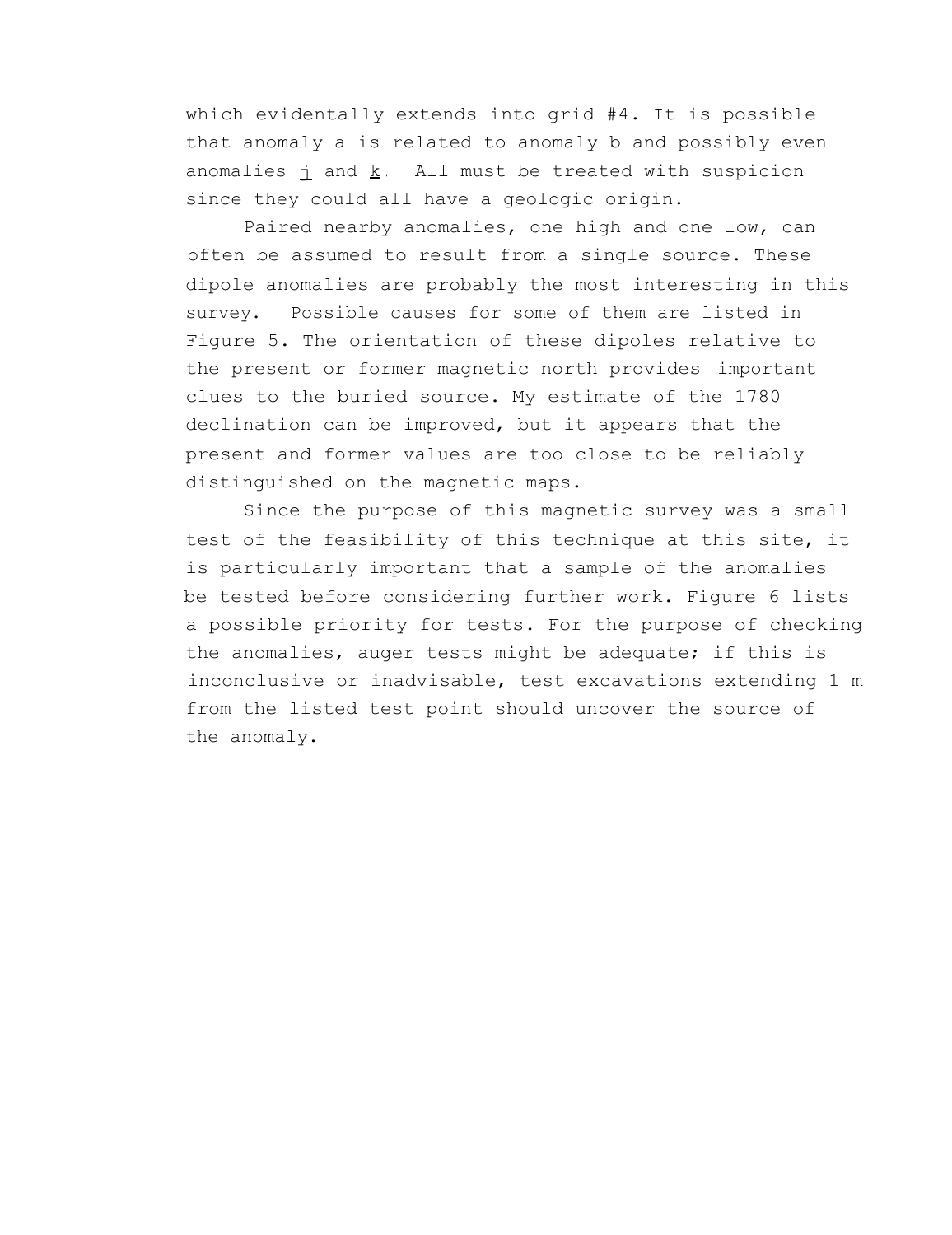| Anomaly                     | Examples              | Possible Causes                |
|-----------------------------|-----------------------|--------------------------------|
| magnetic monopole           | a,b,i,j,k             | other pole outside survey      |
|                             |                       | area or undetectable           |
|                             |                       | see Figure 3                   |
| magnetic dipole aligned     | $\epsilon, \theta(z)$ | compact iron object            |
| with present-day field      |                       |                                |
|                             |                       | compact cluster of large       |
|                             |                       | number of objects              |
|                             |                       | (brick or stone rubble)        |
| magnetic dipole aligned     | c, g, h(?)            | ivon-containing stone or       |
| toward archaeological-      |                       | earth fired in place           |
| period field                |                       | (kiln, hearth, oven)           |
|                             |                       |                                |
| magnetic dipole not aligned | d, e, f               | rad-like iron object           |
| with magnetic north         |                       | fortuitous placement of        |
|                             |                       | small number of objects        |
|                             |                       | oblong cluster of large number |
|                             |                       | of objects (brick ov           |
|                             |                       | stone rubble)                  |
|                             |                       | natural iron-containing rock   |
|                             |                       | or clay magnetized during      |
|                             |                       | geological formation           |

Figure 5: Different types of magnetic anomalies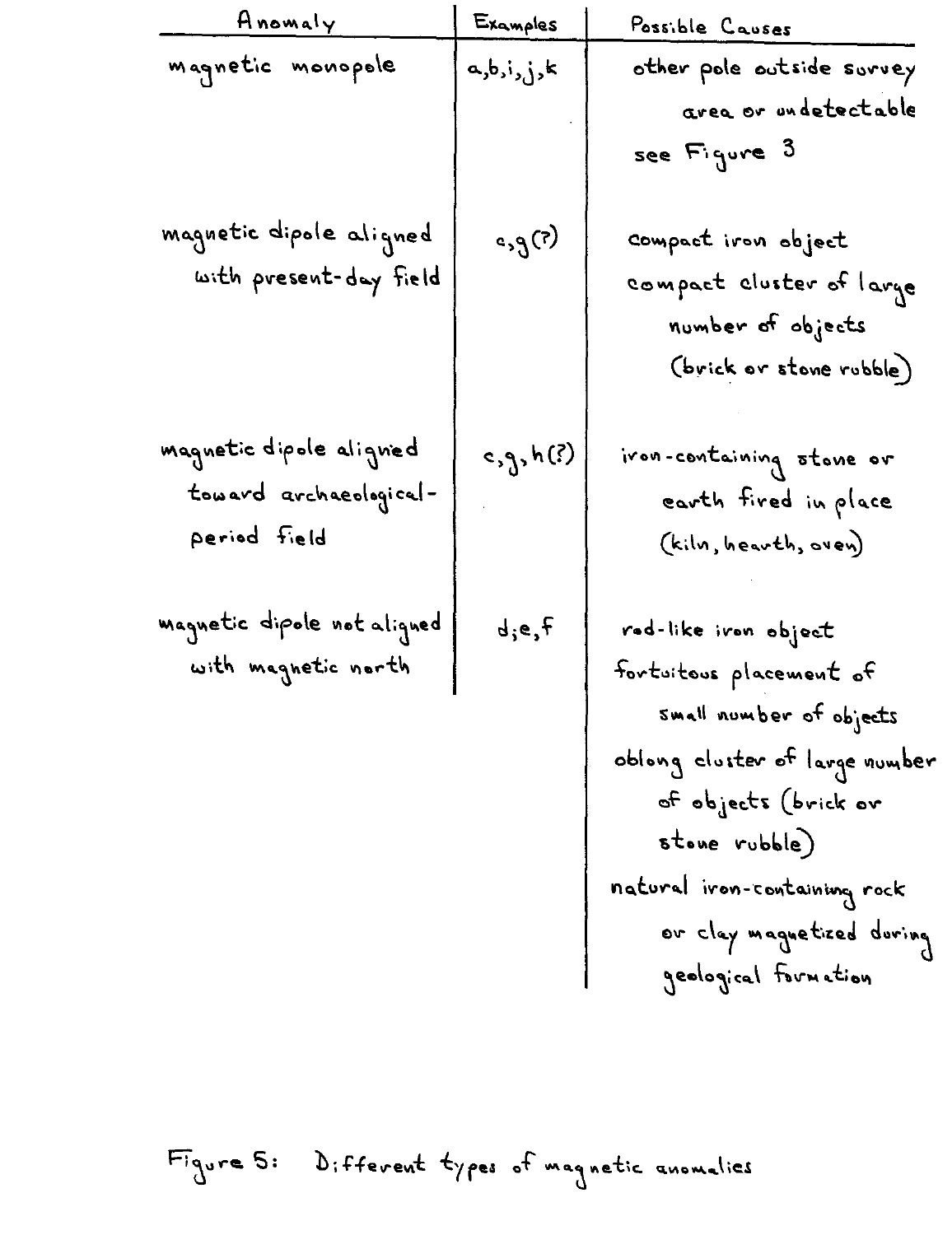| Priority     | Anomaly      | Test Point          | Notes                                             |
|--------------|--------------|---------------------|---------------------------------------------------|
| 1(top)       | $\alpha$     | 8:514E8             | if no slag, this is geological                    |
| ್ನ           | $\mathbf{c}$ | $8:$ NII E7         | if geological, all other<br>anoualies are suspect |
| $\mathbf{3}$ | $\mathbf{f}$ | $8.518$ $\omega$ 16 | could be stone rubble                             |
| 4            | h            | 8: NTEO             | possibly fived structure                          |
| 5            | P            | A:540EO             | test for slag                                     |
| 6            | Ъ            | B: NIGEO            | if anomaly a is uninteresting<br>neglect this     |

Figure G: Priorities in testing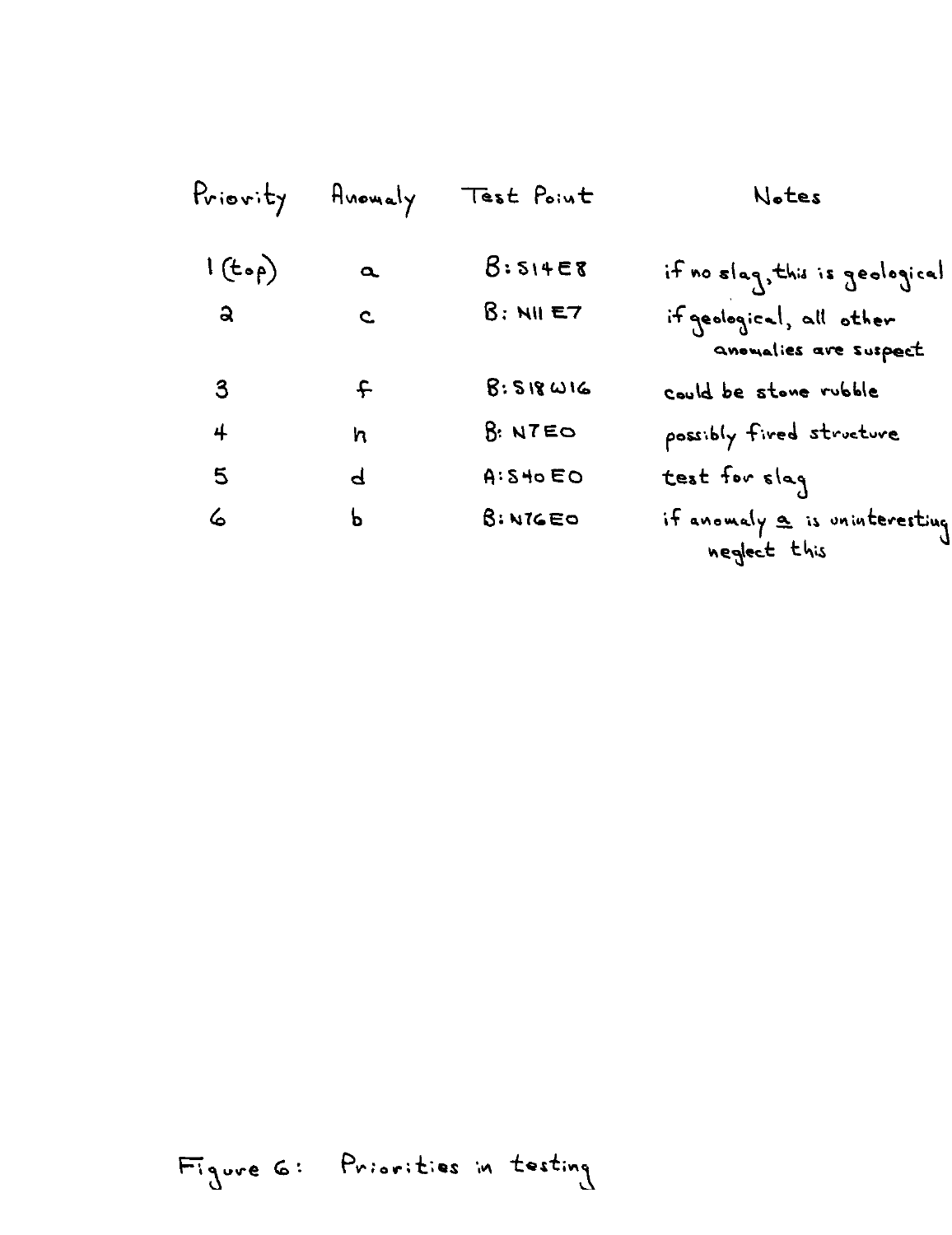## Appendix: Survey Procedures

The survey was made with a cesium magnetometer (Varian model 49-116). Since it was a magnetically quiet day and the brush was dense in areas, the difference setup was not used. While this double sensor configuration allows automatic correction of diurnal variation and micropulsations, the extra cable length makes it difficult to traverse. Instead, a single cesium sensor was used; repeated measurements were made at a reference point during the day. The readings, plotted in Figure 7, show that the diurnal shift was small compared to the magnitude of the magnetic anomalies. Traverses one or three columns wide were made to generate the matrices of magnetic measurements. Notes of the magnetic maps indicate the direction and timing of these traverses; with this information, the major part of the diurnal change can be corrected if ever desired.

The combined effect of the electronic stability of the magnetometer and micropulsations in the magnetic field was tested by making 22 consecutive readings in 1/2 minute with the sensor at a fixed point. The standard deviation of these readings was 0.45 nT. The repeatability of the survey was estimated from the overlap between grids 1 and 5. The 14 repeated measurements indicate that the error of a reading is approximately 75% of the difference between the given reading and an adjacent reading; stated another way, the accuracy of the contour lines is about 3/2 m. The isomagnetic maps have been drawn using very approximate linear interpolation, all that is needed for this survey.

A total of 1224 point measurements were made and the area surveyed at a 2 m measurement spacing was 3732 m<sup>2</sup>.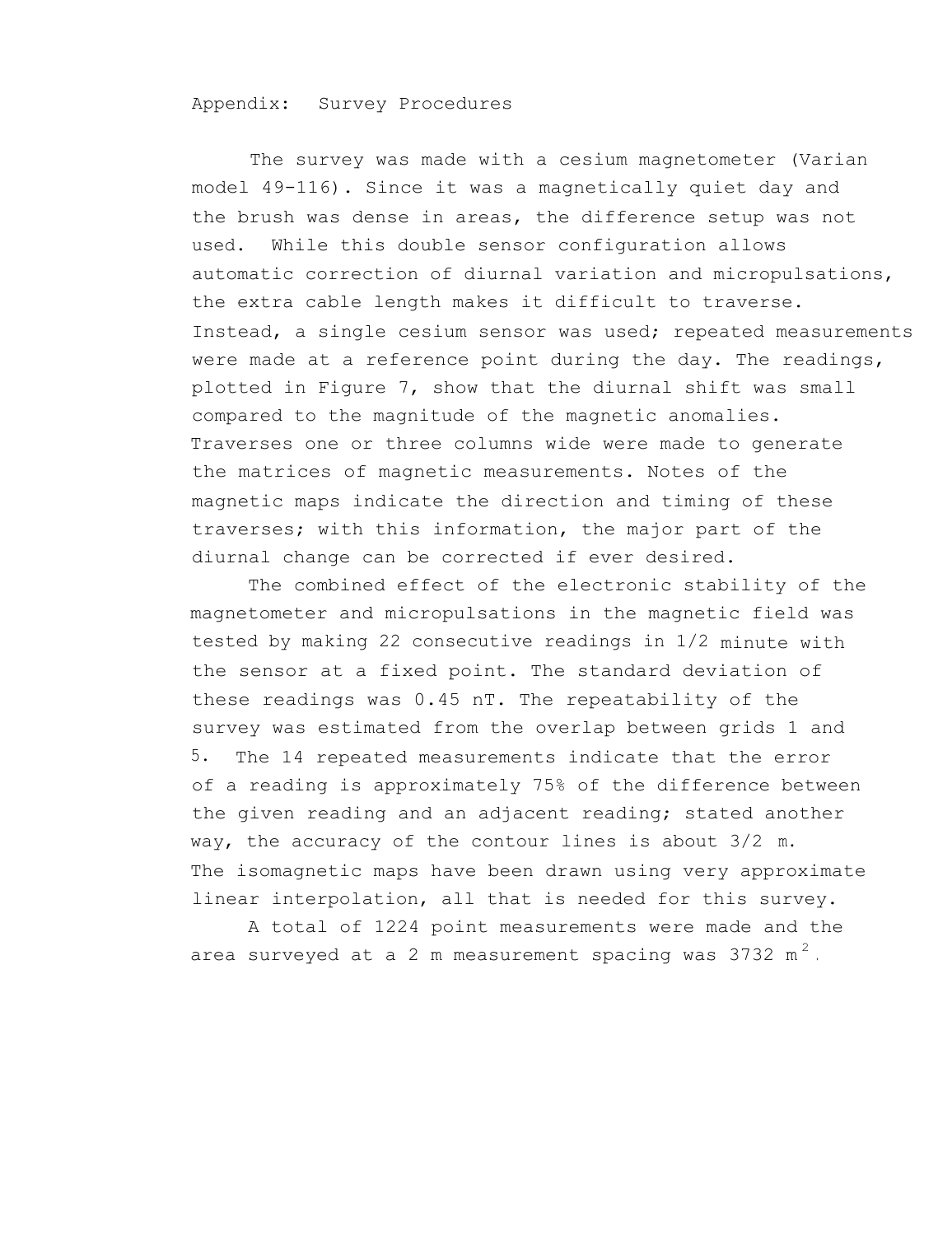

Divrnal change measured with cesium sensor resting or stake "adem above soil at point N30W10 of coordinate system "B"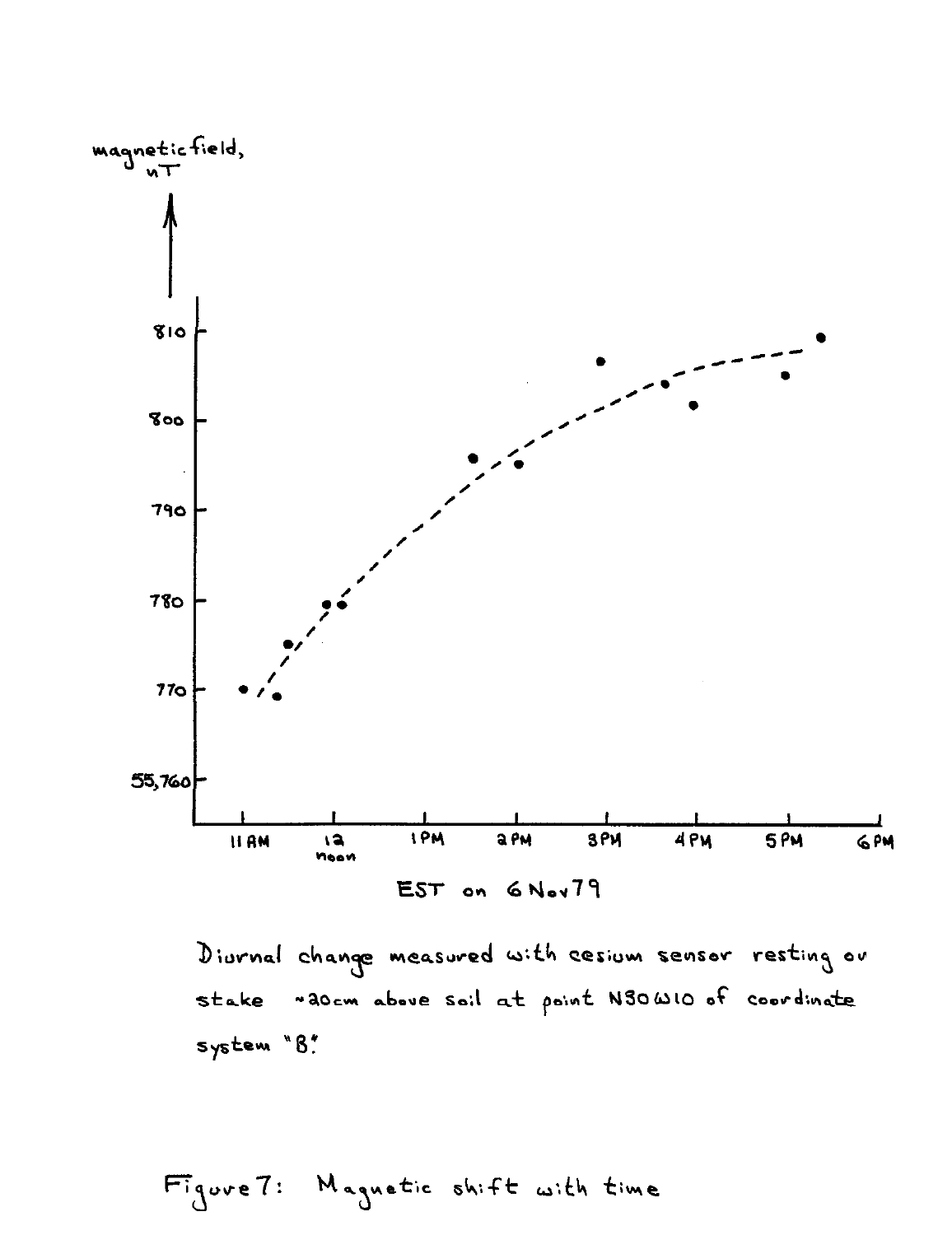Pluckemin, New Jersey Isomagnetic Map G November 1979

Varian cesium magnetometer model 49-116, average field = 56,000 nT measuvement spacing = am, sensor height  $x \frac{3}{4}$  m, contour interval = 100 nT

1104

 $\frac{1}{2}$  (1969 1990 811 1990 1992 1998 799 799 791 1935 769 781 792 5981 798 789 0 530  $56,000$  $Grid #l$  $-929$  $\epsilon_{12}$ الله سعدناته  $753 - 364$  $870$  $7%$   $775$   $75%$   $117$   $766$  $449 + 118 + 316 + 528$  $833$ 947  $127 - 772 - 80$  $6154$ టాక  $10^{-12}$   $511$   $870$   $191$  $768.789$  $-179$  $76136776$  $2\pi$  $20^{9}$ **S24** coordinate system B"  $q_{32}$  $257$ Kur Kes 383  $(m/s)$  $9/7$  $39$   $750$   $710$   $719$  $134\textcircled{m}$  319  $215$  $-524$  $759$  728 746  $(i20)$   $(i3)$  797 741 magnetic lows 917 99 ۵Ś  $\frac{g}{\omega}$  83 **SOS** حلوب  $-$  saa are stippled 948 ارائلى  $73$  $890$  $5n<sub>2</sub>$ 750 (200 PtD / 22) Scot  $147 - 761 =$  Sao arrows mark  $746 - 194$ 5963 903  $\mathfrak{on}(\mathfrak{a}_\mathcal{W})$  $331$ ≭ను ౫ూు  $\mathbb{C}^{3}\mathbb{S}^{3}$ 80) 518 Evaverse direction and time  $-516$ *371* Feel .<br>7860  $825$  $78$  $604$  $-733 - 748$ ادد 716 only changing digits  $926$   $900$   $486$   $764$ 5920 ru.  $241$ 761  $• 514$ 630 are recorded  $368 - 348$  $6032$  $\omega$ 5911  $351$ دومة ະສ  $.512$  $\lambda \geq 1$ reference point for  $1 - 9$  $760 - 151$  $-441$  $75$  $.510$ 552  $\ell^{\sigma_{\prime\prime\prime}}$ रुक testing diurnal 49 change at  $100 (635)$  $438 + 48 = 49$   $48$   $430$   $858$  $420$  $-2$  $6.59$ 75  $\left( \sqrt{2} \right)$  $0140$  of  $N$ فأوجأكم  $SO+$   $743.730 = 738$ ಾಂ 56  $\mathcal{I}_{\mathcal{W}}$  $(40)$ ło?.  $1 - 9 -$ فوول  $843$  761 793 714 710  $(157)$   $(26\sqrt{328} - 6.35)$  $635$ ر  $-54$  $\langle \cdot, \cdot \rangle^{(1)}$  $5.2.60$ las3  $\sim$  27  $-123$   $-640$  6154 6108 6108 6149 6135 ? /94<mark>4</mark>45€  $\gamma \lesssim 1$  $-59 - 108 - 107 = p$  $220, 6274$  $•$  sa عنت  $\mathbf{r}$  $\overline{\mathbf{r}}$  $\overline{\mathbf{a}}$  $6075$   $6093$   $6089$   $6065$   $6100$   $611$ **146**  $847$  253 (64 69)  $\tau$ ch  $4.19$  6142/6099  $\sim$  $357 - 356 - 603$  $198, 993$  $1900$ 6035 6029 6034 601 6030 923 **PAS**  $\rightarrow \infty$  $-796$   $-09$ ا ما ت NЭ  $\frac{1}{6}$   $\frac{1}{3}$   $\frac{1}{3}$   $\frac{1}{3}$   $\frac{1}{3}$   $\frac{1}{3}$   $\frac{1}{3}$   $\frac{1}{3}$   $\frac{1}{3}$   $\frac{1}{3}$   $\frac{1}{3}$   $\frac{1}{3}$   $\frac{1}{3}$   $\frac{1}{3}$   $\frac{1}{3}$   $\frac{1}{3}$   $\frac{1}{3}$   $\frac{1}{3}$   $\frac{1}{3}$   $\frac{1}{3}$   $\frac{1}{3}$   $\frac{1}{3}$   $\sqrt{8}$ 98 819 $\sqrt{ }$  $+59$   $\sqrt{59}$  $. N4$  $972.4141(103)$ 907) 343 463 695 685 n de  $\in \mathcal{K}^{\perp}_{\mathcal{T}}$  $57/6002$  $9,3, 950$  $751 - 5955$  $990 - 918$ NG ່າຍຊ ຂ\$ຽ| 7ڪ ا<sup>9</sup>⊌∫ھي<del>د</del> 539 ్లు (1155  $16068$   $021$   $306$   $5966$   $727$   $5953$   $922$  $972 - 90$  $+ N$  $980$   $(34 - 380 - 381)$  245  $681$  $-545 - 574$ 1090 جەھە بىھ بىر 992 5993 993  $-1$ \* Nio  $619$  6030 6000 792 (6000) 993  $972$  319 345 /783 303 Ξŝ اکست منبرا \* Nia  $6127$  $(37$  $94.11$  $6068 / 983$  $-7/6$  $971$   $776$  $326$   $151 / 298$   $625$   $653$   $\bullet$  NIH  $1/3$  $6012979737777777$  $747$  381  $3.97$ າຍຊ  $\sqrt{1/3}$  $245$  $143.150$   $153.013$   $\rightarrow$   $16$ ~I°(mag) ಸಿದ  $928$   $\sqrt{25}$  $554$  $608.09$   $601.800$  $977$  $-761 - 942$  $|z$ 95 $|z$ 91  $z$ 41  $z$ 40 **a NIB** kal.  $938$   $953$   $13$  $791$  $947 949$  $400 + 3003$  2006 6099 6091 081 6028 010  $761$  $6 + 7 = 627 - 31$  $\bullet$  Não total intensity  $9148329179178$  $0.70$   $7.66$   $0.48$   $6853$   $6057$   $657$   $6067$   $6087$   $6037$   $780$ 9M 947 **(**ራତ† ଜୟୋ ଜୟ**ି କାର୍ୟକ** not corrected for  $745$   $705$   $\frac{125}{250}$   $\frac{241}{241}$   $\frac{647}{247}$   $\bullet$  Nat  $\mathbb{C}\mathbb{Q}_\Theta$  $0.51 - 0.11 - 8016$ 014 060 698 6000  $137 - 33$  $\mathcal I$ 1892 Aw I diornal change  $5\%$   $55^{2}$   $60^{2}$  60) 029 6027 596 999  $750$  $914$  $874$  274 215 707 740  $651$  $+$  N<sub>26</sub> 546 حافت  $00409$   $604160$ ૯ <sub>ઝ</sub>⊶⊶ય કિષ્કે ناكمى جاما 194  $Cot$   $Cev$ <sup>1</sup>  $773 - 751$  $706$  $\frac{1}{3}$  $•$  Nat t  $702$ 003 004 005 6019  $\gamma q_j$  $903$   $301$  $40 - 62$  +  $40 - 6$  + N30  $35060166020793$  $E4$   $E4$ EA  $0.3 - 0.4 - 0.6$  $\sigma$ **WHO WHO WIN WIS WAD WAR** Elo EX E4  $\circ$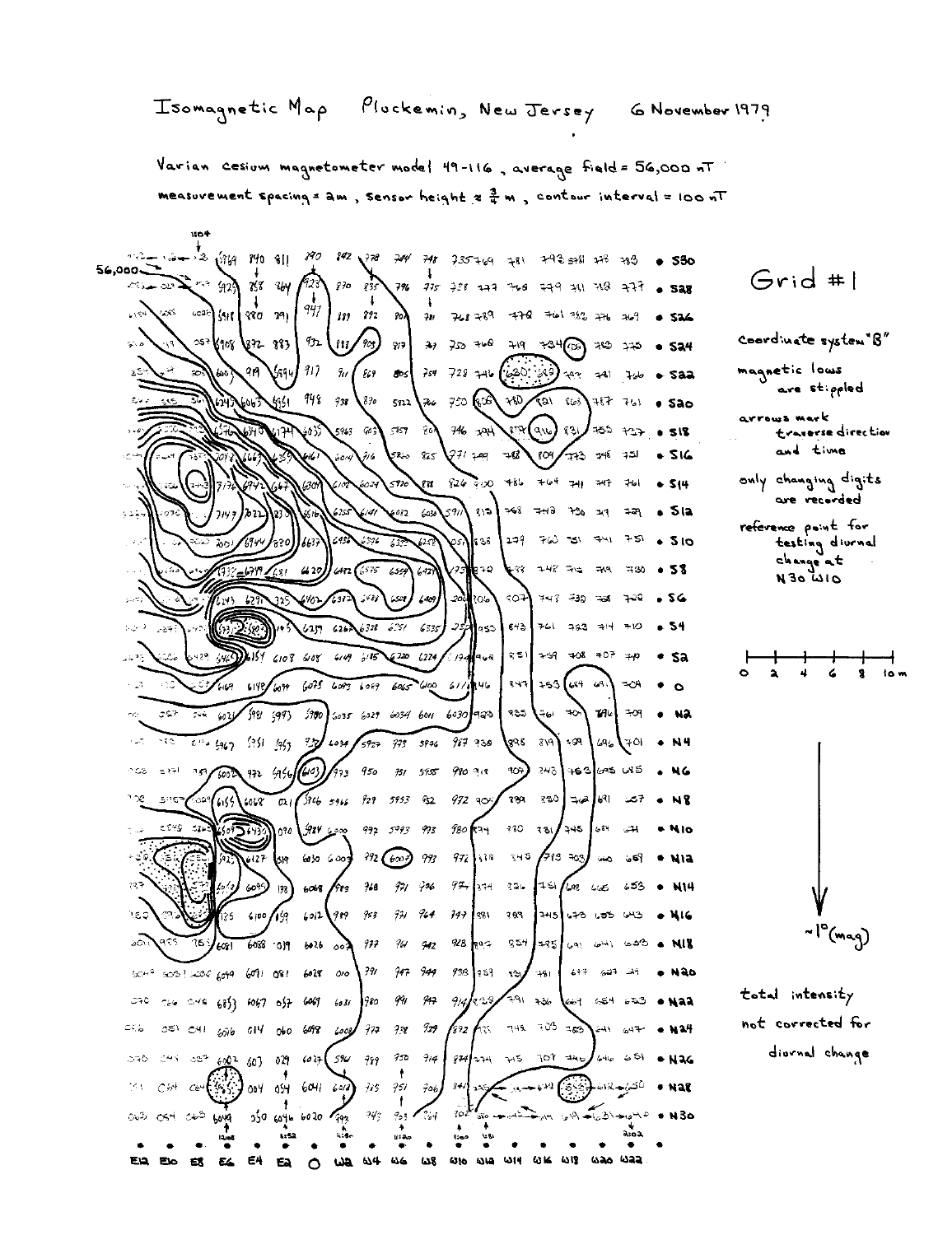

 $\ddot{a}$  $\ddot{\bullet}$ total intensity cesium magnetometer with single sensor dings me cor for diarnal change

st ppled